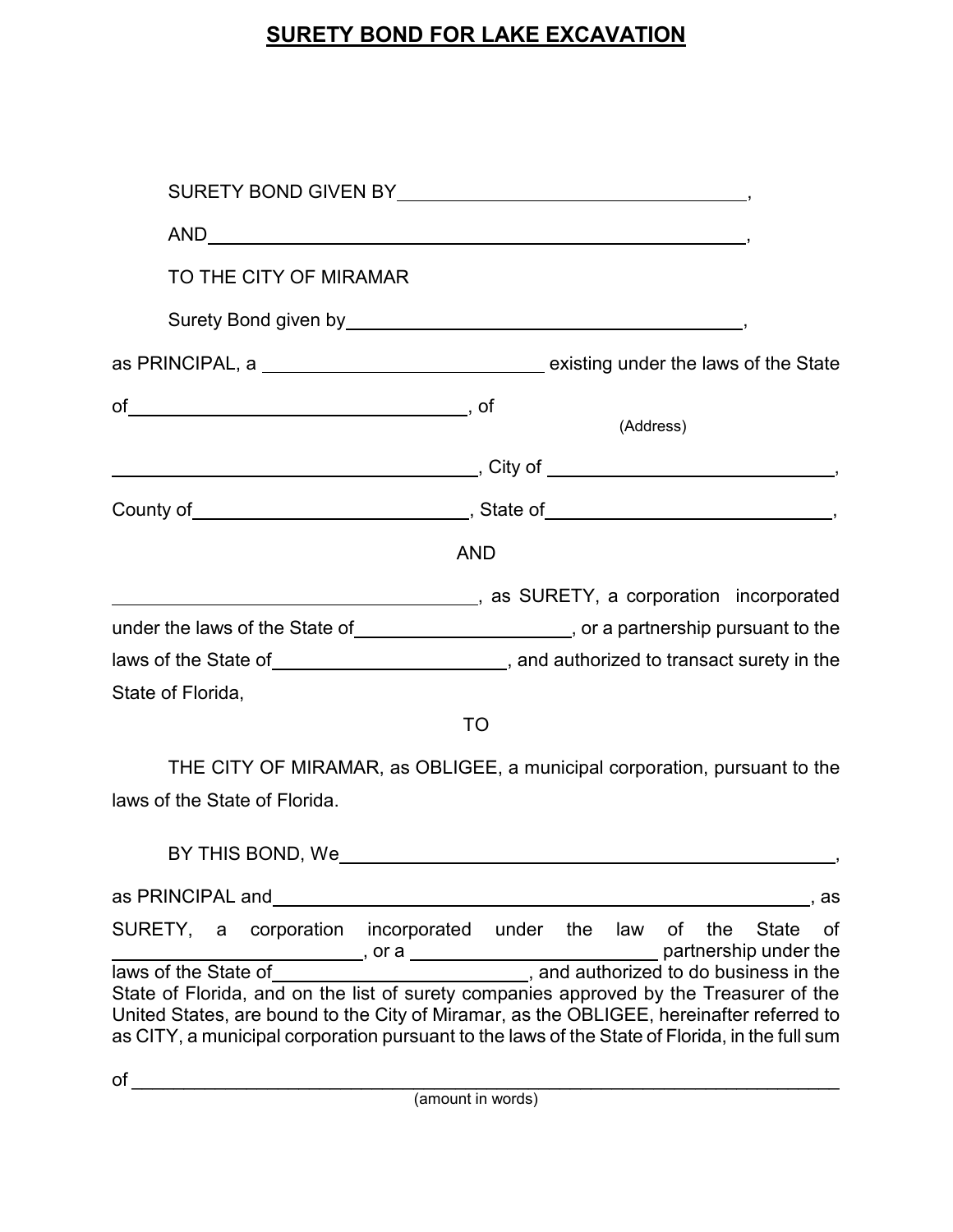$($ \$ SURETY jointly and severally bind ourselves, our successors, assigns, and personal United States Dollars) (\$<br>  $\frac{1}{2}$  United States Dollars) (\$<br>
SURETY pinty and aeverally bind ourselves, our successors, assigns, and personal<br>  $\frac{20}{1}$  -  $\frac{1}{2}$ <br>  $\frac{1}{2}$  WHEREAS, PRINCIPAL has applied to the CIT representatives:

SEALED with our Seals, signed and delivered this \_\_\_\_\_\_\_\_\_\_\_\_\_\_\_\_\_\_\_\_ day of

 $\overline{\phantom{a}}$ , 20  $\overline{\phantom{a}}$ .

WHEREAS, PRINCIPAL has applied to the CITY for issuance of certain engineering site work permit for lake excavation and sloping in

(Print or Type Name of Project and Development)  $\mathcal{L}$ ; and,

WHEREAS, the Code of the City of Miramar requires that adequate security be

posted to insure completion of said improvements; and

WHEREAS, PRINCIPAL is required to complete the improvements in

(Print or Type Name of Project and Development)

as incorporated herein;

 $\overline{a}$ 

 $\overline{a}$ 

 $\overline{a}$ 

 NOW, THEREFORE, THE CONDITIONS OF THIS BOND are such that if PRINCIPAL:

- herein, in accordance with approved plans and specifications; and 1. Installs constructs and completes the improvements as set forth
- 2. Pays promptly all persons, firms, and corporations that provide labor, materials, and supplies used in the execution and construction of the Y jointly and severally bind ourselves, our successors, assigns, and persentatives:<br>  $\frac{1}{2}$  and the section with our Seals, signed and delivered this and the CITY for issuance of certain enginees<br>  $\frac{1}{2}$  and  $\frac{1}{2}$ improvements, or connected thereto.

Then this Surety Bond shall be void; otherwise it remains in full force.

PRINCIPAL and SURETY jointly and severally understand, in the event the

PRINCIPAL fails or refuses to install, construct, and complete the improvements, the CITY

has the right to recover the full amount of this Surety Bond for the purpose of completing

the improvements, or, alternatively, to demand payment by the SURETY of the amount

,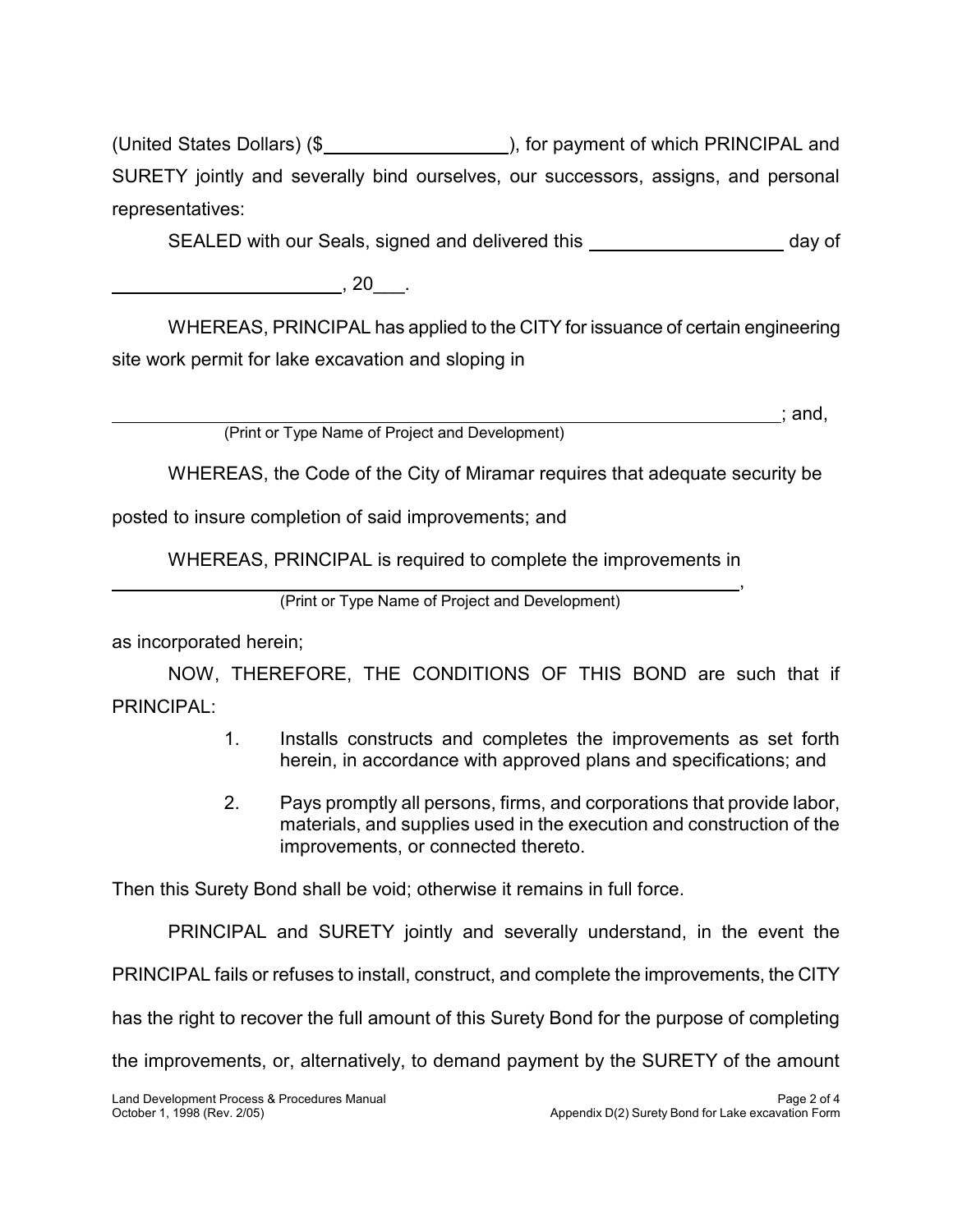due to the CITY up to the face amount of the Bond by letter signed by the Director of Public Works/Utilities, or a designee, stating that the PRINCIPAL has defaulted on its obligation to complete the required improvements. PRINCIPAL and SURETY also understand, in the event the CITY elects to collect monies from SURETY and the funds recovered thereby prove insufficient to complete the improvements, the PRINCIPAL shall be liable hereunder to pay to CITY upon the completion of the improvements the final total cost thereof, including but not limited to, engineering, legal, and contingent costs together with any damages, direct or consequential, which the CITY may sustain because of PRINCIPAL'S ie to the CITY up to the face amount of the Bond by letter signed by the Director of Pu<br>
forks/Utilities, or a designee, stating that the PRINCIPAL has defaulted on its obligatio<br>
mylete the required improvements. PRINCIPA due to the CITY up to the face amount of the Bond by letter signed by the Director of Public<br>Works/Utilities, or a designee, stating that the PRINCIPAL has defaulted on its obligation to<br>complete the required improvements. failure to comply with all of the requirements hereof.

 In the event the CITY receives a notice of cancellation of this Surety Bond and a substitute form of security is not received by the CITY sixty (60) calendar days prior to the cancellation date, the PRINCIPAL shall be deemed in default and the provisions herein shall apply.

PRINCIPAL and SURETY jointly and severally understand and agree that the failure to complete the designated improvements within \_\_\_\_\_\_\_\_\_\_\_\_\_\_\_\_\_\_ consecutive months, or the failure to commence or recommence construction work, within thirty (30) calendar days after written notice from the CITY to do so, shall be deemed a failure and refusal to construct and complete the improvements.

 such time as designated improvements are completed and accepted by CITY, or until CITY This Surety Bond shall remain in full force and effect from (Date) until Commission approves a release of this security.  $\overline{\phantom{a}}$ 

IN WITNESS WHEREOF the PRINCIPAL has caused this Bond to be executed by